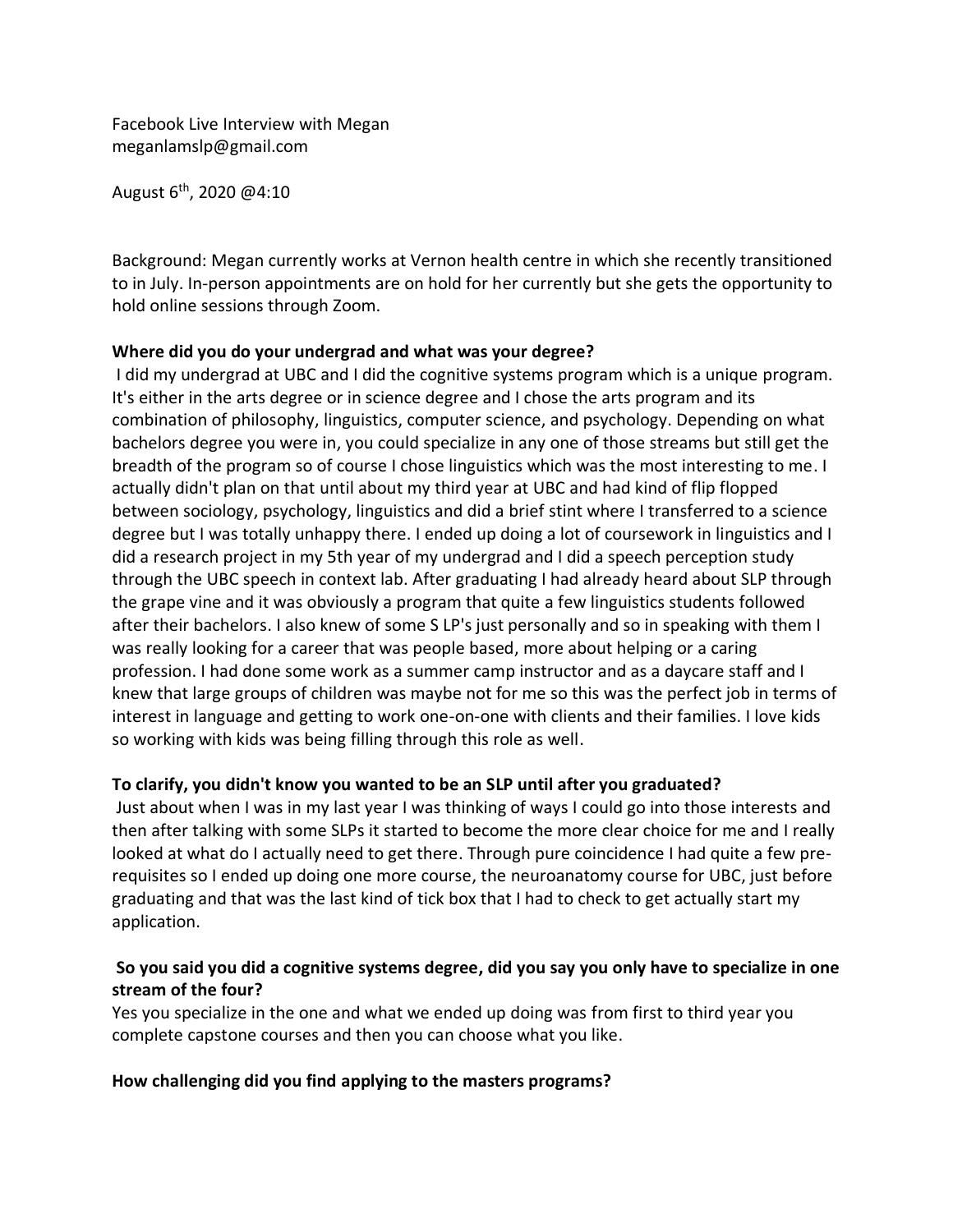I actually approached that last year as my test application year. I had read a lot on different forums, I'm sure some of your students already know about the grad café, hearing different peoples experiences and what they all went through. I figured I would just start slow just at least you know focus on UBC so I really did just apply to the one. Luckily my program had quite a few of those prerequisites and I spent my  $5<sup>th</sup>$  year catching up to speed on what else was needed and in terms of starting my application. Pretty much by October I had really settled on going for it and if I get in great if not I'll try again next year. I spent that full year prepping myself to be a bit more well rounded in terms of experiences and shadowing perhaps taking a teaching job teaching English abroad was one of my options as well and then solidifying a better application for the following year. But I didn't actually end up having to do that because I got in which was really really just a blessing. I didn't actually have to take my GRE and had I applied to McGill I would have had to do one more anatomy course. I got my references in order, definitely reached out to people who I had already built relationships with. I was missing one other reference so just after my midterm when I was kind of sure that you know OK I'm not doing too bad, I approached one of my professors and ask them to be my final reference and they were definitely OK with that. I really started writing my letter of intent around say November or December, it was quite a bit to pack in on top of a full course load so even though I started in October in November I scrapped the whole thing at the end of my finals 'cause I thought "man this is garbage". I actually just wrote it all few days and re tweaked it before submission so I would say definitely think about what drives you to really pursue this as a career. Shadowing was really helpful, so shadowing for UBC looked like either being there in person or even a conversation with an SLP as well as an audiologist. What I did was I basically sent a lot of emails out or through colleagues who I already knew in the profession (just put some feelers out to who might be able to have me) and I interviewed them or shadowed them.

If I could go back in time and do one thing differently I think I would shadow a few different types of SLPs to really see the breadth of what's out there, and it doesn't just have to be shadow of course you could be interviewing like this which I think is really awesome for students to see a variety of speech pathologists.

### **Did you apply only to UBC and did you get accepted the same year?**

Yes only to UBC and nowhere else, and yes I got in that same year.

# **Was it your experience or was it your grades that made the biggest impact on your application?**

I don't know much about the actual application panel and what they're exactly looking for but I know they do try for a more well-rounded student so a bit of a wishy washy answer but I want to say both I definitely. For my grades, I was at the low end of what was considered competitive and I had some really solid references who were well known at the university as a whole and who knew me quite well so they were able to give quite a strong letter. The other thing was my background, being from a broad studied person as well as just experience working with children. I would say grades definitely factor into it in terms of being competitive honestly if it's something that's really important to you I know people who have gone back and updated their grades to try and get a better GPA. In addition, try reaching out for those more broad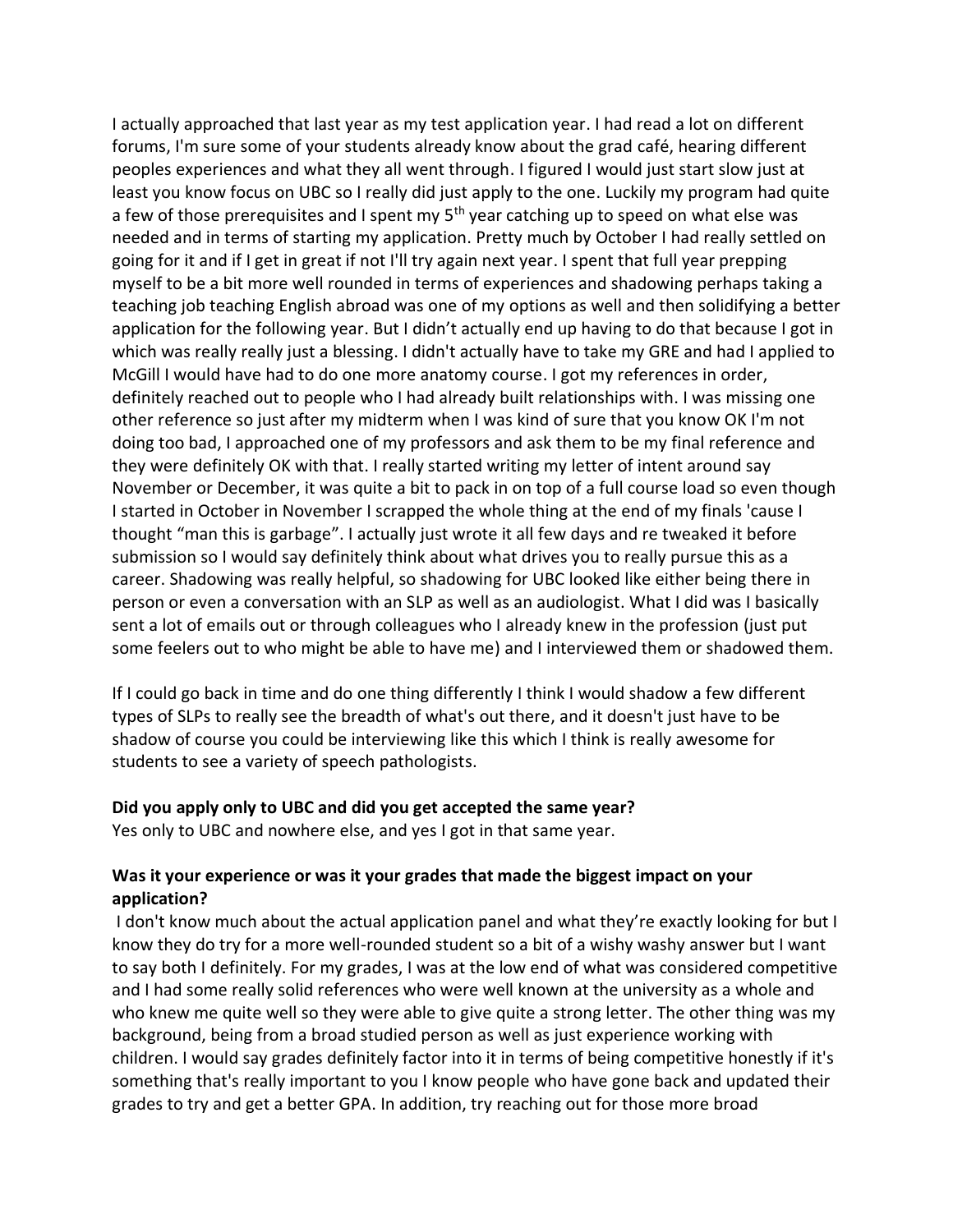experiences whether that's work or volunteer or shadowing to really prepare yourself for what it looks like.

## **What are some specific undergrad courses that you would recommend?**

I pitched this to my colleague as well and we both had decided it depends on where you're planning to work and what population. For children definitely focusing on those developmental courses where they talk about "here's what we're expecting at these ages, here's what learning looks like for infants and children". I think those were really helpful it's still relevant to me today and in terms of working with adults when I have worked in the hospital in both acute and outpatient settings I actually really relied on a lot of those neuroanatomy basics kind of like motor pathways and motor learning those really helped me once I was in that adult setting.

## **What was your experience in the UBC masters program like?**

I will say I think I was a harder worker or maybe more stressed about classes when I was in my undergrad. It's a different kind of stress I guess once I entered the program definitely not difficult material to grasp as I found some of the undergraduate courses were tricky for me really stretching my brain that way or thinking of all the types of methodology but I found that once I had that foundation going into the program, it wasn't too tricky that way. It is an intense workload I'll say and lots of collaboration with other classmates as well as other programs. We learn a bit about interdisciplinary work which is I think absolutely fantastic, learning what occupational therapy and physiotherapy nursing what all those programs look like and how they interact with us. It was a lot to balance time wise, I definitely did not hold any of my part time jobs during that. I really think the biggest takeaway for me was the clinical experience that I got through my externships as well as connections to my peers. Nowadayd I will talk to my peers through some virtual happy hours where we kind of do rounds and present anonymous cases of you know "hey what would you do with this client? They're kind of working on this.." and I'm totally stunned. I really really like that I have that network of people to talk to and sympathize with and brainstorm with so yeah I really enjoyed the program. For the clinical piece, I know some schools have reputations for being stronger clinically or stronger theoretically I would say honestly just get into where you get into, pick where you want to go to and know that even after you graduate there will always be learning. I'm still learning and the biggest learning happens when you're actually in those clinical settings and when you're working so I would say that don't sweat it, just try your best to get in and you'll always be learning anyway!

# **How did you manage your stress or your mental health when you were trying to get into the program and in your program as well?**

Honestly I didn't manage my stress very well for a long time and same with my colleagues. It's not a great answer I know but reach out to people who are in the same boat. Often it can feel very competitive it's going to be what it's going to be. Knowing that you have a buddy going through with you keeping each other accountable or just being there to vent with somebody who's in the same boat is really helpful. And I know that I did start to feel better when I had a positive backup plan. A friend of mine actually who had applied a couple times before me suggested you know "this is my last year trying to get in and up until now this is the only thing I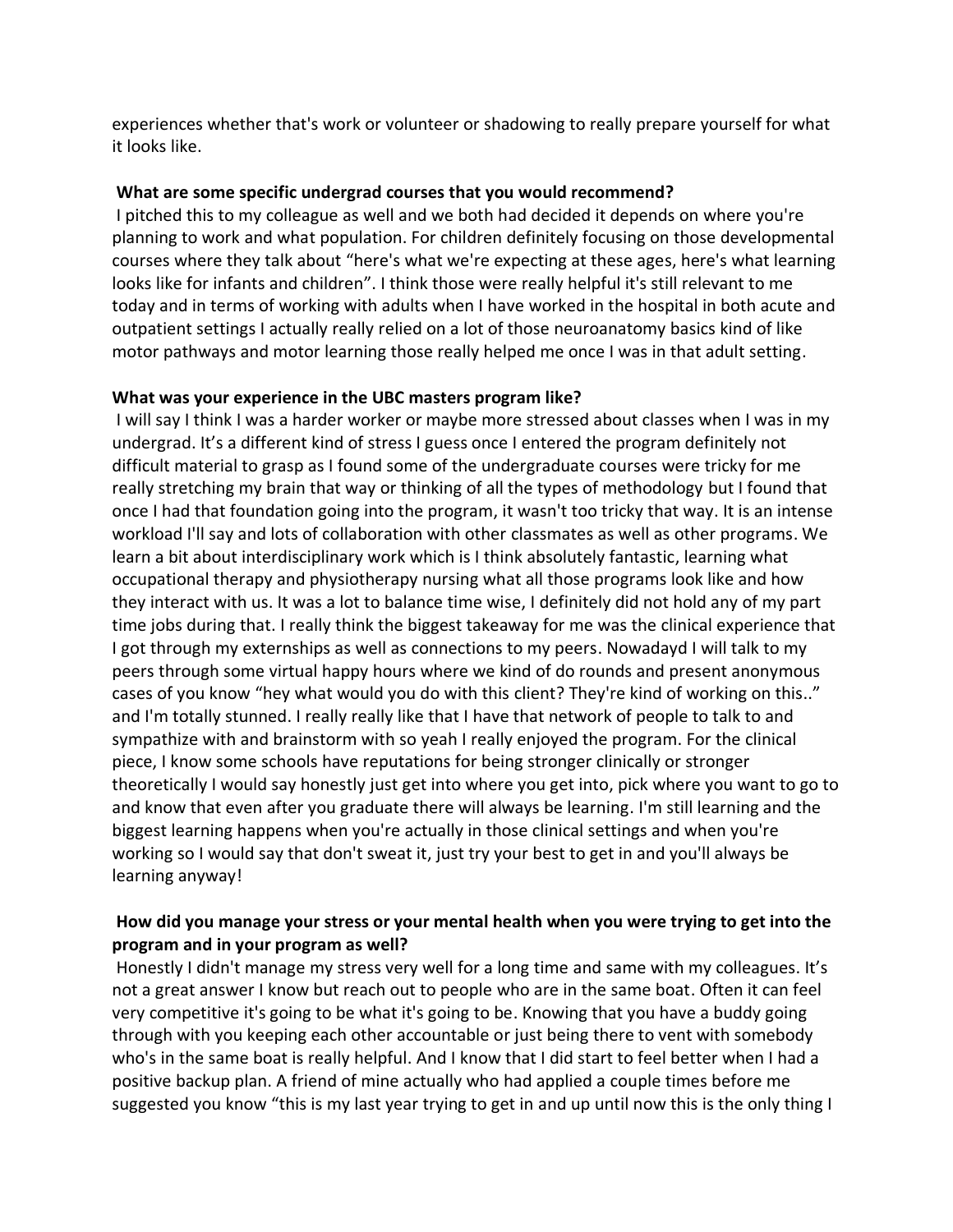focused on but at the end of the day you pick things that are going to make you a better person regardless of whether or not you get in". I think that's a really positive aspect so for me, my lovely backup plan was going abroad to teach English and that was something exciting for me instead of being let down it was like "OK you know what if I don't get in this year I'm going to take the time to pursue something else that's fun meaningful and will still help if I want to end up pursuing SLP again". For me I know my anxiety levels were helped by that but for instance some of my friends who did get in, they really contribute that to throwing their all in there so that's just my side of it.

### **How was AUDI 402 for you?**

I sympathize with you all going through it right now, I know that your talents as a student your worth as an individual is not tied to that course at all but I will say that as I mentioned in the response to the question about what was helpful in terms of coursework, that course really did help me in terms of working with adults even with children too in terms of how everything is connected and it really gave me kind of a glimpse into the world of people who I work with too. I'd say its really important to know those things, know that you can always revisit them as well and you're constantly going to be learning new things about them through your Masters program. Even through work as well. So good luck to all of you, I know it's a bear of a course so persevere!

**Let's talk about what you're currently doing and what you've done for the past couple of years. You mentioned in your bio that you've worked in a hospital, what was that like?** Before actually applying to SLP I had no idea that SLPs were even working in hospitals. That was a nice introduction for me through school, learning about swallowing disorders and what the SLP role is in that. At UBC we're lucky to have some really great professors and some of them have a lot of clinical experience and working in hospitals and so not only were there are people who are experienced in swallowing but also communication, so aphasia motor speech disorders TBI things like that. Working in the hospital in Vernon it's definitely a unique spot. Vernon's not like a Tier 1 where it's quite a big hospital it's actually not super huge, alot of the more serious patients who have multiple things going on might go to Kelowna or to Vancouver general. I know some colleagues of mine who work elsewhere in those bigger hospitals tend to specialize within the realm of adult so that might be head and neck cancer, that might be progressive neurological disorders like ALS or Parkinson's, things like aphasia requiring augmentative or alternative communication whether its picture boards some kind of eye gaze or whatever it is.. so at Vernon I actually was lucky enough to do my final placement there and I kind of got to see it all as a student before jumping in as a an employed SLP. I really took that first year to use that as more of a knowledge-building and clinical skill-building area. So what I did there was a mix of acute inpatient so that people who are in the hospital staying there as well as outpatient so people who live at home or in the community at a care home for complex care home and they come in to see me for appointments. And I would say in Vernon it was 75% swallowing 25% communication, again depending on the hospital that might look different for you. What I really liked there was access to other professionals, that was a really cool experience for me. I work pretty closely with the occupational therapist and the physiotherapist in terms of "OK this is what this person can do in terms of mobilizing", "this is how they're feeding themselves", or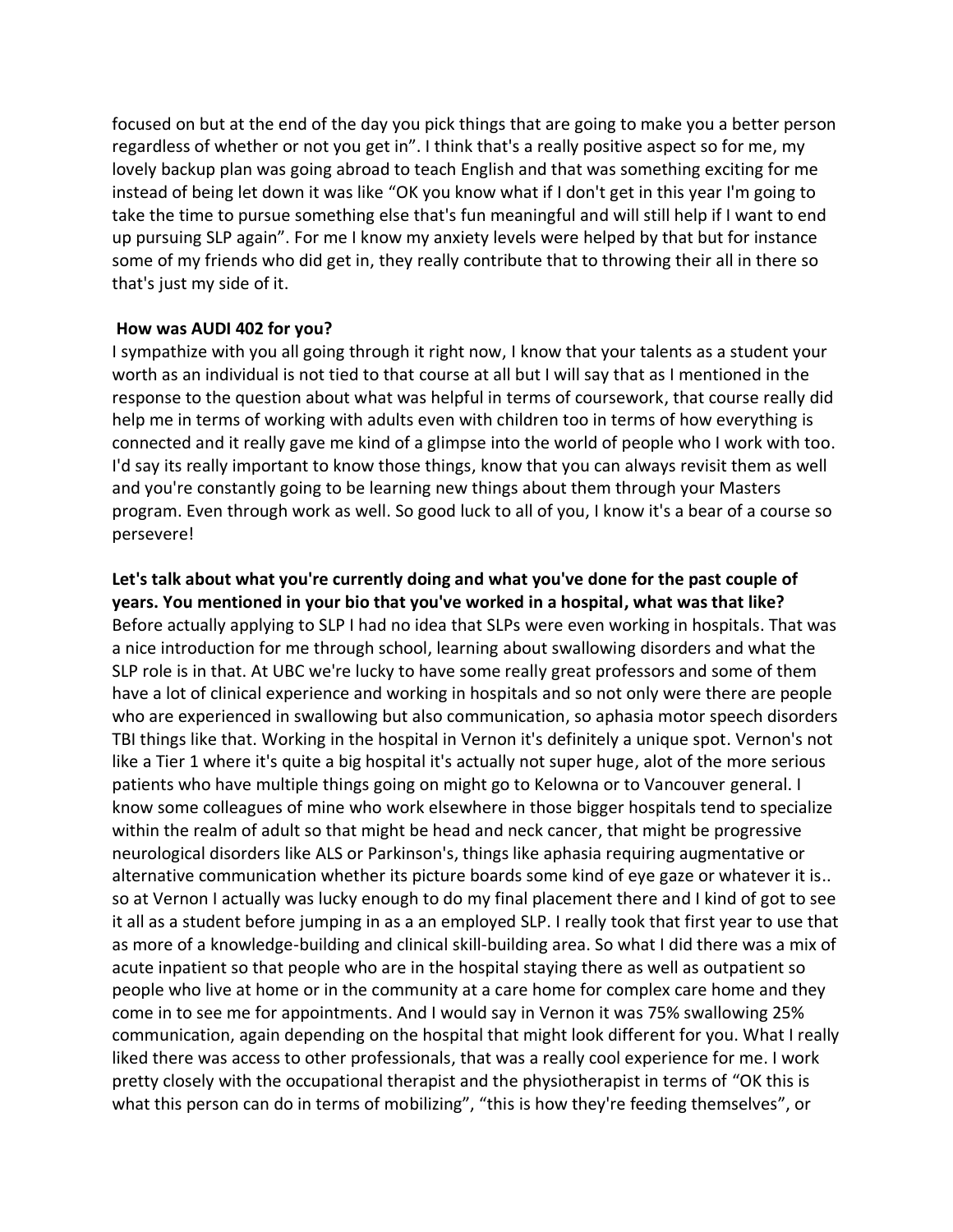"this is where they live and who their supports are" "these are their daily activities, how does that impact their communication ability?" so I got some experience with that. I also had a pretty big role on the stroke units doing rehabilitation for people who had a stroke and subsequently anesthesia. I worked with them and their families to figure out efficient ways to communicate, especially ways to communicate in the healthcare setting, you know figuring out those tough questions with doctors like "what do you want in terms of your care? Do you want to be intubated? CPR?", those are pretty tricky conversations for anybody let alone somebody who has trouble communicating. That was definitely a big learning curve for me in terms of learning how to counsel families and also learning to advocate to other professionals, other members of the public too. Finally in my outpatient program, working with them to communicate in their everyday life. For inpatient and outpatient I also had the experience of modified barium swallows which are X-Ray videos of people swallowing barium which what lights up to contrast on the X-Ray machine. I'm not the one running it, I'm usually with an X-Ray tech and if I'm questioning some kind of structural differences for abnormalities I would then call a radiologist who would be the person diagnosing. For the swallow, that is all me. It's quite interesting looking at that and getting to be a part of it all. Having access to that for sure in different communities, that's not always option and some places they don't necessarily do X Ray, they might actually do fiber optic endoscopic camera. I did not get to experience that but I have some colleagues who are practicing with that and it's just fascinating to me what we can do as SLPs in the medical world.

### **Have you worked a little bit of both, acute care and long term care?**

I was always working in a hospital so for acute I would run up to different floors so wherever my patients were staying and then as an outpatient SLP I would have patients come in either you know they might be living at home post stroke or maybe they've got Parkinson's and they would come in to see me for things like voice or communication needs.

### **Did you ever have to handle emergencies or anything like that?**

For the most part not really, usually if there was a medical emergency there would be a nurse nearby or there's always you know alarms and alerts to notify people who are better trained than I am. And of course, before stepping into an assessment I always want to know who I'm working with, what their healthcare background is, and what the potential emergencies might be and going from there.

### **One more question about working in hospital, did you see people of all ages?**

In Kelowna they were separated by pediatric and adults and in Vernon I only saw adults. I think the youngest person I ever saw was in their 20s and then oldest would be 108. I think definitely over 100 I've seen a couple.

### **What kind of externships are offered at UBC?**

Each school is a little bit different in terms of the structure and how they choose to work those into your schedule. Basically we started in September or first year did one semester we kind of had a mix of childhood stuff and maybe one or two adult courses and then some audiology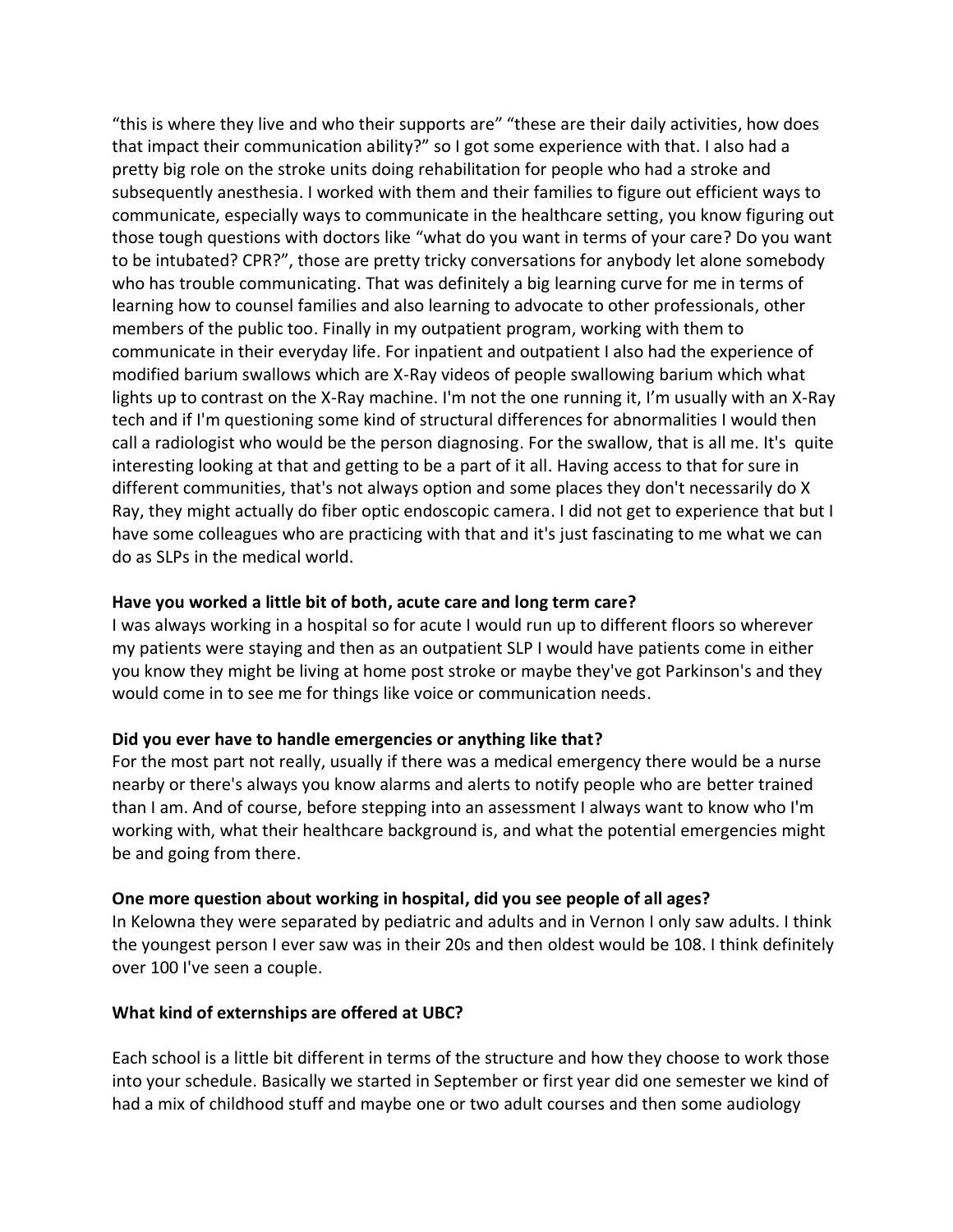minor courses. Everybody is required to do an audiology two week externship so some people do that in the 1st December of the program and other people do that later. Again this might be different because I'm a few years post graduation now so just double check the website. Then in terms of the first speech externship that would have be the summer. What I ended up doing was I had one of my externships at Columbia speech in Vancouver and it was part of the intensive therapy for aphasia of Western Canada (ITAWC) and that was a really great externship for me, especially because I have keen interest in working with adults with aphasia. In the late summer I think I ended up going to Merritt. Two externships are required to be out of town and I think the closest out of town was Chilliwack maybe and the farthest was I believe Whitehorse so yeah that's kind of the range. I did a school district placement after ITAWC placement that was a month and a half. Then after that the third externship was concurrent with classes so I would do Monday Wednesday Friday classes and then Tuesday Thursday placement and then that placement was at the Surrey child development centre at the yellow umbrella organization that's on 140th street. I got to work with kids ages zero to five and it was children with multiple needs or complex health histories sort of. My last speech externship was with the hospital here in Vernon. So in terms of opportunities, kind of how it worked was we would get to put out a location as well as areas of specialty that we wanted to have covered. They do their best but it's obviously quite tricky to coordinate that many students. I would say everyone got a good variety and we are required to go through a breadth of topics and specific subtopics like child's language swallowing, motor speech disorders ,adult communication and then audiology. I did ask to be placed in Surrey 'cause that's where my parents lived and then finally Merritt and Vernon.I really wished we had a bit more sharing among students in a more formal setting to spend all day to talk about what we all saw around the province around certain topics. We ended up doing that informally just as classmates but it's a great wealth knowledge.

# **I'd like to know a little bit about Carson therapy and Vernon health centre, are those private practices?**

Carson therapy is a private practice in Vernon. Amy Carson is a speech pathologist and Damian Carson is a physiotherapist and both have worked in public settings before they decided to branch out and go on their own with a clinic. I'm actually still doing some work for them outside of my regular job and that's been really nice for me in terms of getting to see those clients who I normally wouldn't see working in the hospital and working at the health unit. I don't really get to see those school aged kids a lot and that's kind of my bread and butter. Amy has really great clinic coordinators so I had some private clients in the clinic of course and then living in Vernon she actually ended up getting some contracts to go and work for local schools on First Nations land who didn't necessarily have a full time speech pathologist so we would be contracted out. She's also working with some OTS as well in her clinics. I did get some chances to work with OT and PT in terms of what their goals are how I can incorporate those into my sessions so yeah and it's pretty pretty flexible in terms of schedule with clients. I like that I get to just have free reign for how I want those sessions to go. I can also see them in their own home which I'm not always able to do in my public health positions.

For Vernon health centre, it is also a private practice. I had done a few casual shifts here and there just covering people sick days or vacation. Once I officially transitioned here I've been